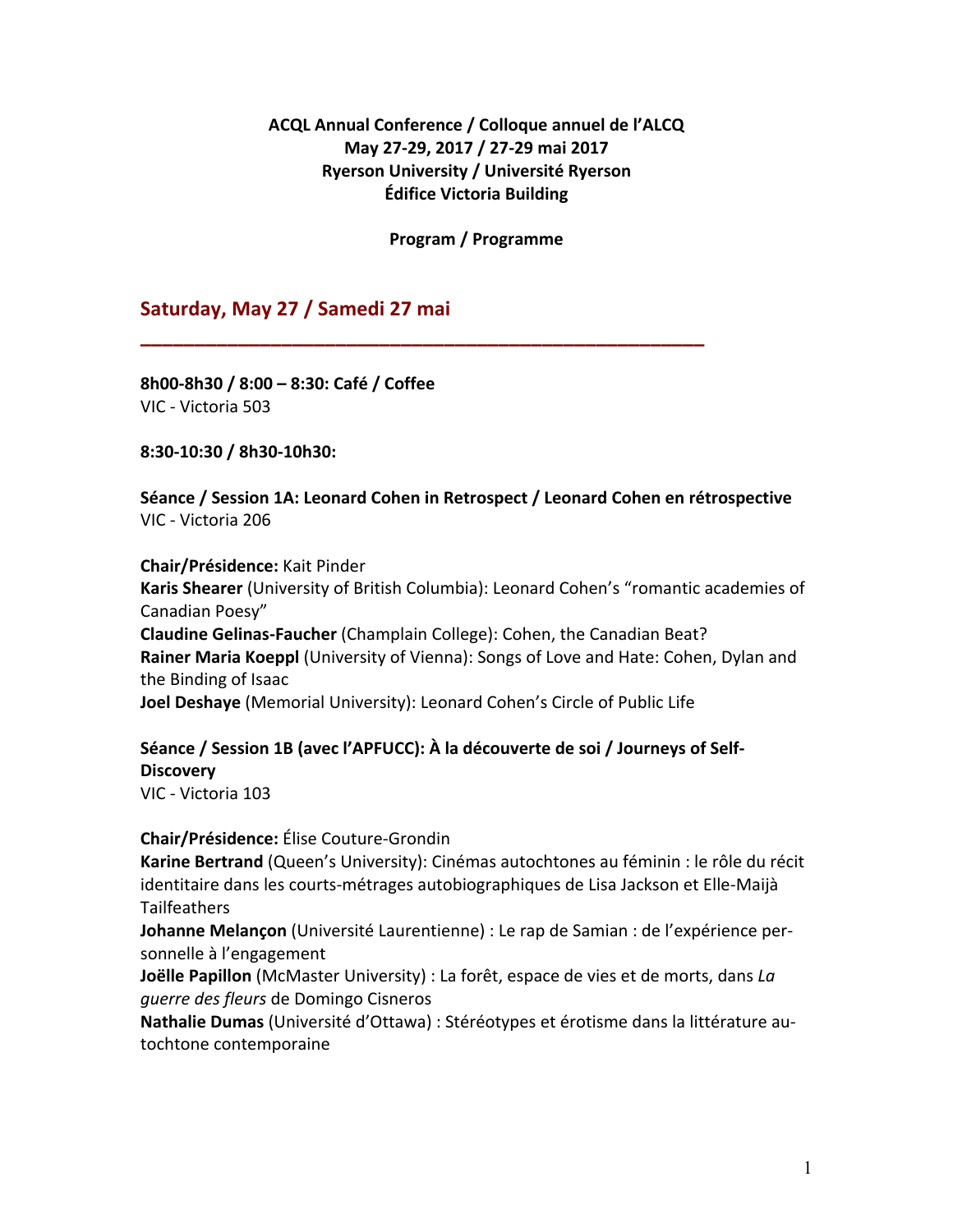## **Séance / Session 1C: Nation and Culture / Nation et culture**

VIC - Victoria 210

### **Chair/Présidence:** Steven Urquhart

**Jimmy Thibeault** (Université Sainte-Anne) : *L'année la plus longue* de Daniel Grenier : remonter la trace de la franco-américanité

**Nicole Birch-Bayley** (University of Toronto): An Unexpected Intimacy: Queering the Nation and "*the two solitudes thing*" in Hugh MacLennan's *Two Solitudes* and Zoe Whittall's *Bottle Rocket Hearts*

**Heather Olaveson** (Wilfrid Laurier University): "Belie[ving] in Canada": Representations of Nation and History in Jan Horner's Pioneer Poetry

**Sanchari Sur** (Wilfrid Laurier University): Reena Virk's Body as a Subaltern Ghost in Soraya Peerbaye's *Tell*

**Séance / Session 1D: The Presence of Absence: Visual Hauntings in Canadian Literature / La présence de l'absence: les hantises visuelles dans la littérature canadienne** VIC - Victoria 503

**Chair/Présidence:** Veronica Austen and Maša Torbica

**Heidi Tiedemann Darroch** (Independent Scholar): Possession and Pictographs: Negotiating Settler Canadian Relationships to Indigeneity and the Land in Gail Anderson-Dargatz's *The Spawning Grounds*

**Susan Birkwood** (Carleton University): A Youth Detained and the Past Arrested in Katherena Vermette's *The Break*

**Rebecca Anderson** (University of Waterloo): Photographing Loss: Exploring the Ocular Record in Madeline Thien's *Certainty*

**Emily Bednarz** (Wilfrid Laurier University): Assembling Urban Archives: Reading Daphne Marlatt's *Liquidities: Vancouver Poems Then and Now*

**10h30-11h00 / 10:30-11:00: Café / Coffee**

VIC - Victoria 503

**11h00-12h00 / 11:00-12:00 Keynote Address / Conférence d'honneur: Louis-Karl Picard-Sioui** (avec l'APFUCC / with APFUCC) VIC - Victoria 501

« Briser les attentes pour se retrouver »

(Financial support for this session was provided by the Federation for the Humanities and Social Sciences / Avec le soutien financier de la Fédération de sciences humaines)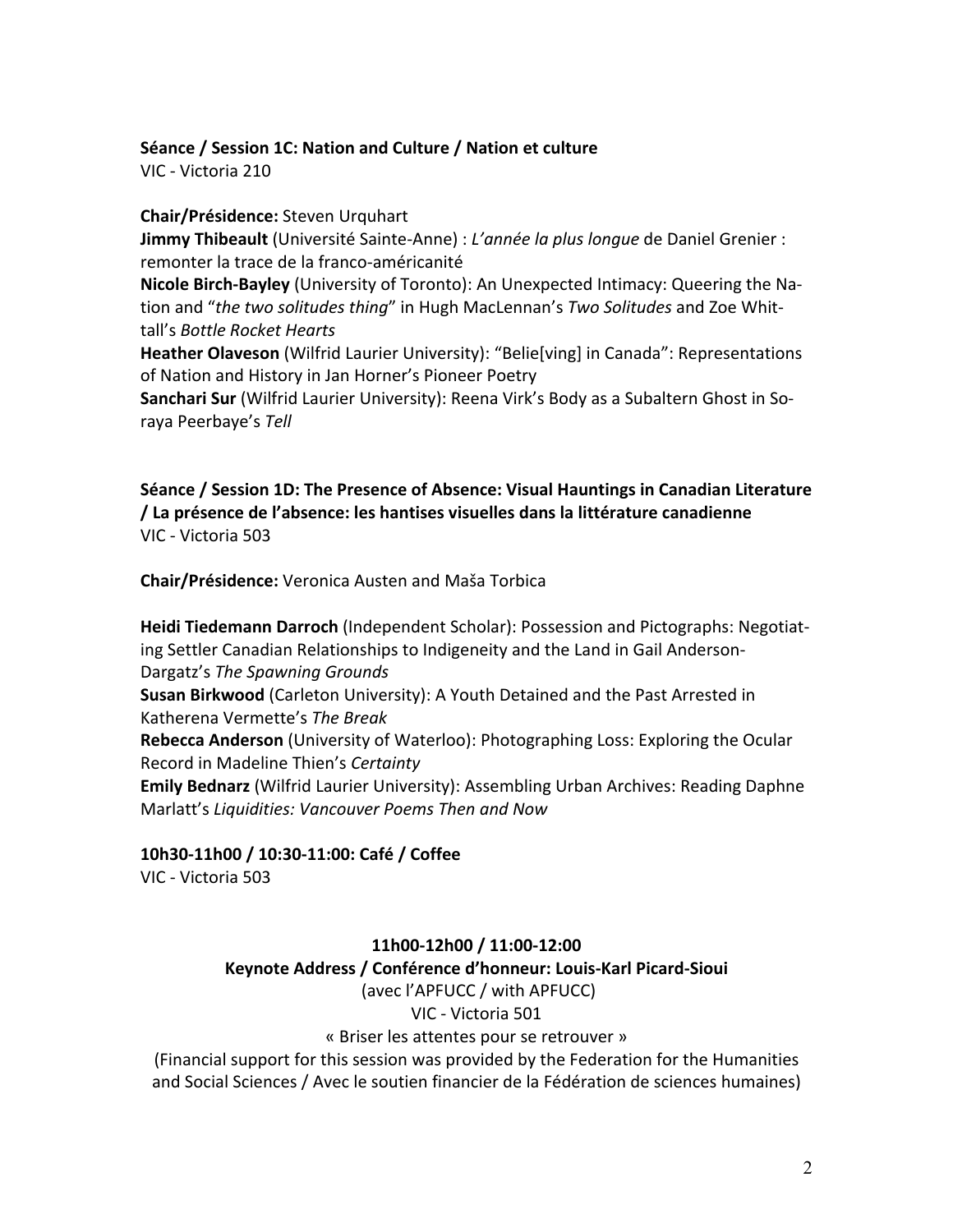## **12h00-13h30 / 12:00-1:30: Assemblée générale annuelle / Annual General Meeting**

VIC - Victoria 503 Déjeuner offert par L'ALCQ / lunch provided by ACQL; avec une présentation du CRSH / with a presentation from SSHRC

## **12:15-1:15 / 12h15-13h15: Congress Event / Événement du congrès Big Thinking / Voir grand**

Five hundred years of building diversity: Canadian citizenship at the future's edge With John Ralston Saul, Olivia Chow and Niigaanwewidam James Sinclair TRSM 1-067 – Auditorium

**13h30-15h30 / 1:30-3:30**

#### **Séance / Session 2A: AlieNation: Performing Canada in Accented Canadian Poetry / AliéNation: Performer le Canada en poésie avec un accent** VIC - Victoria 210

**Chair/Présidence:** Maša Torbica

**Diana Manole** (Guelph University): Post-Communist Accents in the Poetic Performance of Post-Colonial Canada

**Renée von Paschen** (University of Vienna): The Canadian Poet's Identity & Self-**Translation** 

**Pamela Mordecai** (Independent Scholar): Deliberate Vulgarity : Performing the Demotic, Transforming Cultural Space?

**David Brême** (Université du Québec à Montréal) : Le français sur la frontière canadienne, en marge de la France et du Québec

**Séance / Session 2B (avec l'APFUCC): Toutes mes relations / All My Relations** VIC - Victoria 103

## **Chair/Présidence:** Joëlle Papillon

**Isabelle St-Amand** (Université de Montréal) : Évènements collaboratifs, savoirs expérientiels et études littéraires autochtones

**Isabella Huberman** (University of Toronto): Présences spectrales et relations vécues dans l'œuvre de Virginia Pésémapéo Bordeleau

**Riley Klassen-Molyneaux** (University of Calgary): Distance de l'Autre : la langue, le temps et la terre dans *Bâtons à message/Tshissinuatshitakana* de Joséphine Bacon et *Née de la pluie et de la terre* de Rita Mestokosho

**Eftihia Mihelakis** (University of Brandon): La figure de la "littlebigwomandaughter/mother" dans *Birdie* de Tracey Lindberg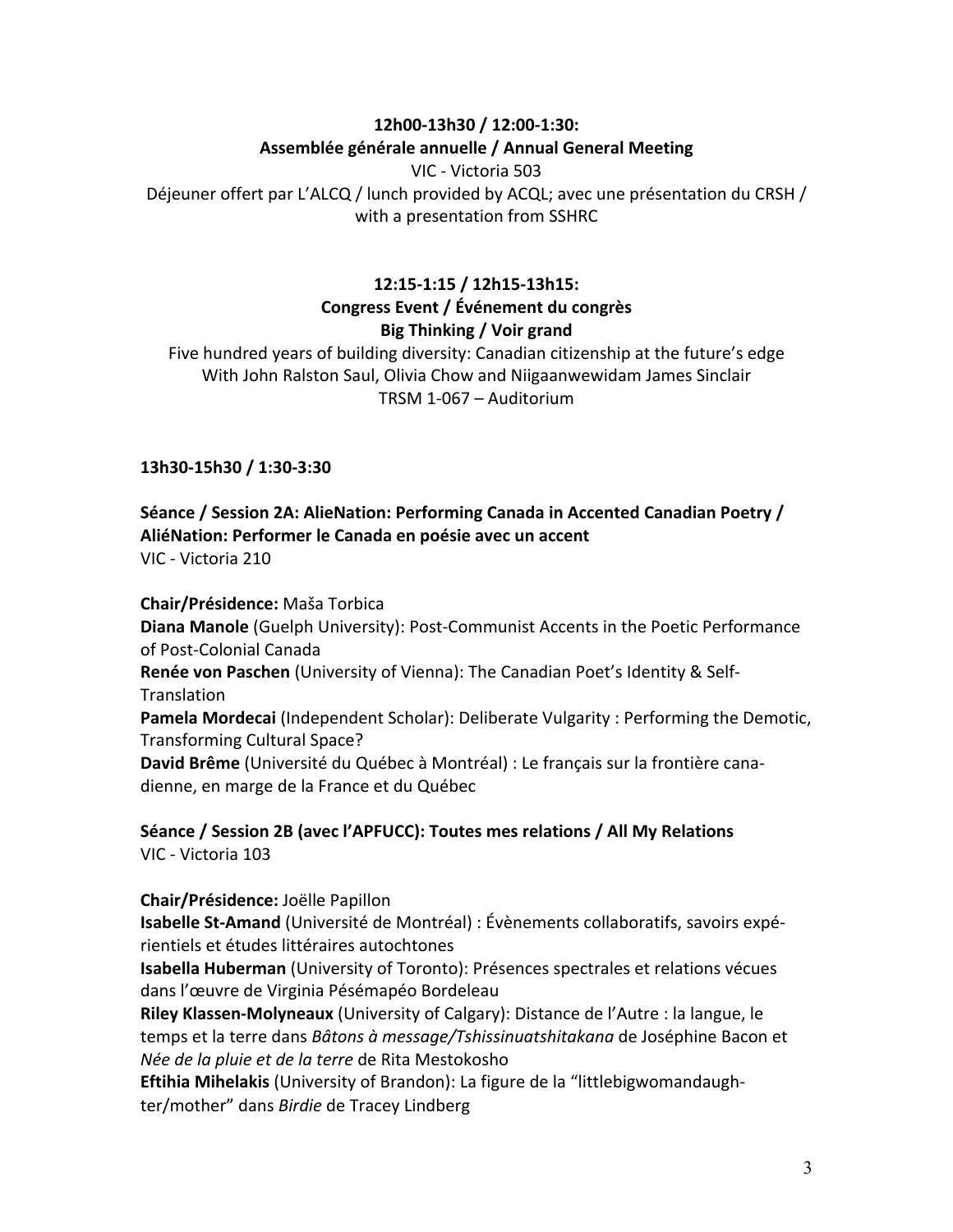**Séance / Session 2C (with/avec ACCUTE): Critical Challenges and the Changing Academy: A Roundtable for Herb Wyile / Les défis critiques et un monde académique en changement : Une table-ronde pour Herb Wyile**

VIC - Victoria 206

#### **Chair/Présidence:** Tanis MacDonald

**Jennifer Andrews** (University of New Brunswick), **Kit Dobson** (Mount Royal University), **Clint Burnham** (Simon Fraser University), **Matthew Cormier** (University of Alberta), **Heidi Teichmann Darroch** (Independent Scholar)

#### **Séance / Session 2D: Memory and Empathy / Mémoire et empathie** VIC - Victoria 503

**Chair/Présidence:** Sara Jamieson **Harmony Law** (York University): The Ghosts of Chinese Past: Discovering the Living through the Dead in Chinese Canadian Life Writing **Shelley Boyd** (Kwantlen Polytechnic University): Recipes for Reading Drama: Culinary Memories and Paratexts in *A Brimful of Asha* **Veronica Austen** (St. Jerome's University): The Ghost of Roy Kiyooka

**15h30-16h00 / 3:30-4:00: Café / Coffee** VIC - Victoria 503

#### **16h00–18h00 / 4:00-6:00**

**Séance / Session 3A: Particular Lives and Depictions of Care in 21st Century Women's Writing in Canada / Vies particulières et représentations du care dans l'écriture des femmes au Canada au 21e siècle** VIC - Victoria 206

#### **Présidence / Chair:** Dominique Hétu

**Kait Pinder** (University of King's College): "Lifefull": Recipes of Care and Recovery in Tracey Lindberg's *Birdie*

**Ariane Grenier-Tardif** (Université du Québec à Montréal) : Lire le care dans le *Journal* de Marie Uguay: la double posture du *care* dans l'écriture des femmes

**Genève Rousseau** (Campus Saint-Jean, Université de l'Alberta) : Liens et ruptures: une étude du particulier et des liens relationnels dans *The Break* par Katherena Vermette **Élise Lepage** (University of Waterloo) : À la croisée du *care* et de l'écoféminisme : Figures du pragmatisme dans *Les carnets Douglas* de Christine Eddie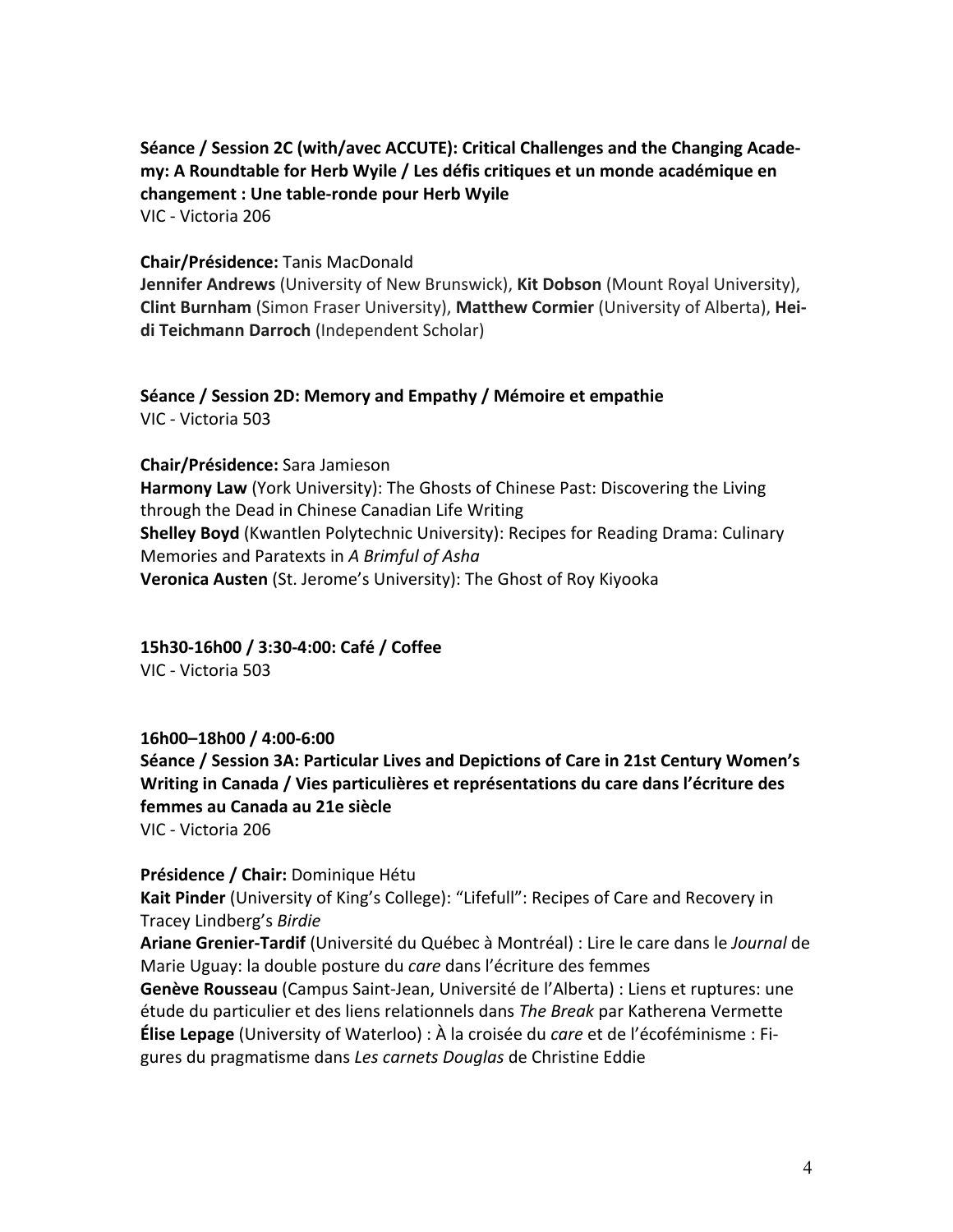## **Séance / Session 3B (avec l'APFUCC) : La pensée dans le corps / Reflecting Bodies** VIC - Victoria 103

**Chair/Présidence:** Isabella Huberman **Élise Couture-Grondin** (University of Toronto) : Le désir comme éthique du changement dans *De rouge et de blanc* et *Kuessipan* **Sarah Henzi** (Simon Fraser University): "L'amour, au-delà" : souveraineté et intimité dans les littératures autochtones **Amélie-Anne Mailhot** (Université d'Ottawa) : L'écriture d'une géographie politique et poétique : An Kapesh, Rita Mestokosho et Joséphine Bacon **Dalie Giroux** (Université d'Ottawa) : Une approche expérientielle de la pensée politique dans les écrits de Patricia A. Monture

**Séance / Session 3C: AlieNation: Performing Canada as "New Canadian" Poets / Alié-Nation : Performer le Canada en tant que poètes** «**néo-canadiens**» (A Creative Session and Poetry Reading / Une séance de création et lecture de poésie. Partially funded by the League of Canadian Poets / Financée en partie par la Ligue des poètes du Canada) VIC - Victoria 210

**Chair/Présidence:** Diana Manole (Romania/Canada)

**Readers/Conférenciers: Jeevan Bhagwat** (Trinidad/Canada), **David Brême** (France/Canada), **Pamela Mordecai** (Jamaica/Canada), **Renée von Paschen** (Austria/Canada), **Maša Torbica** (Croatia/Canada), **Anna Yin** (China/Canada), **Bänoo Zan** (Iran/Canada).

**Séance / Session 3D: Archives and Authorship / Archives et autorité littéraire** VIC - Victoria 503

**Chair/Présidence:** Andrea Cabajsky

**Andrea Beverley** (Mount Allison University): Feminist Anthologizing: *Women and Words: The Anthology / Les Femmes et les mots : une anthologie*, 1984 **Christopher Doody** (Independent Scholar): Reading "Toronto is Reading": Reconsidering Mid-Century Canadian Readership **Laurel Ryan** (University of Louisiana at Lafayette): The "Armenian Question": Sanitizing Genocide in Canada's Early Periodical Press

**Carole Gerson** (Simon Fraser University): Who Were Canada's Early Women Writers?

**18h15-19h45 / 6:15-7:45pm**

**Remise du Prix Gabrielle-Roy et du Prix ALCQ Barbara-Godard / Gabrielle Roy Prize and ACQL Barbara Godard Prize Reception ARC - Architecture 100**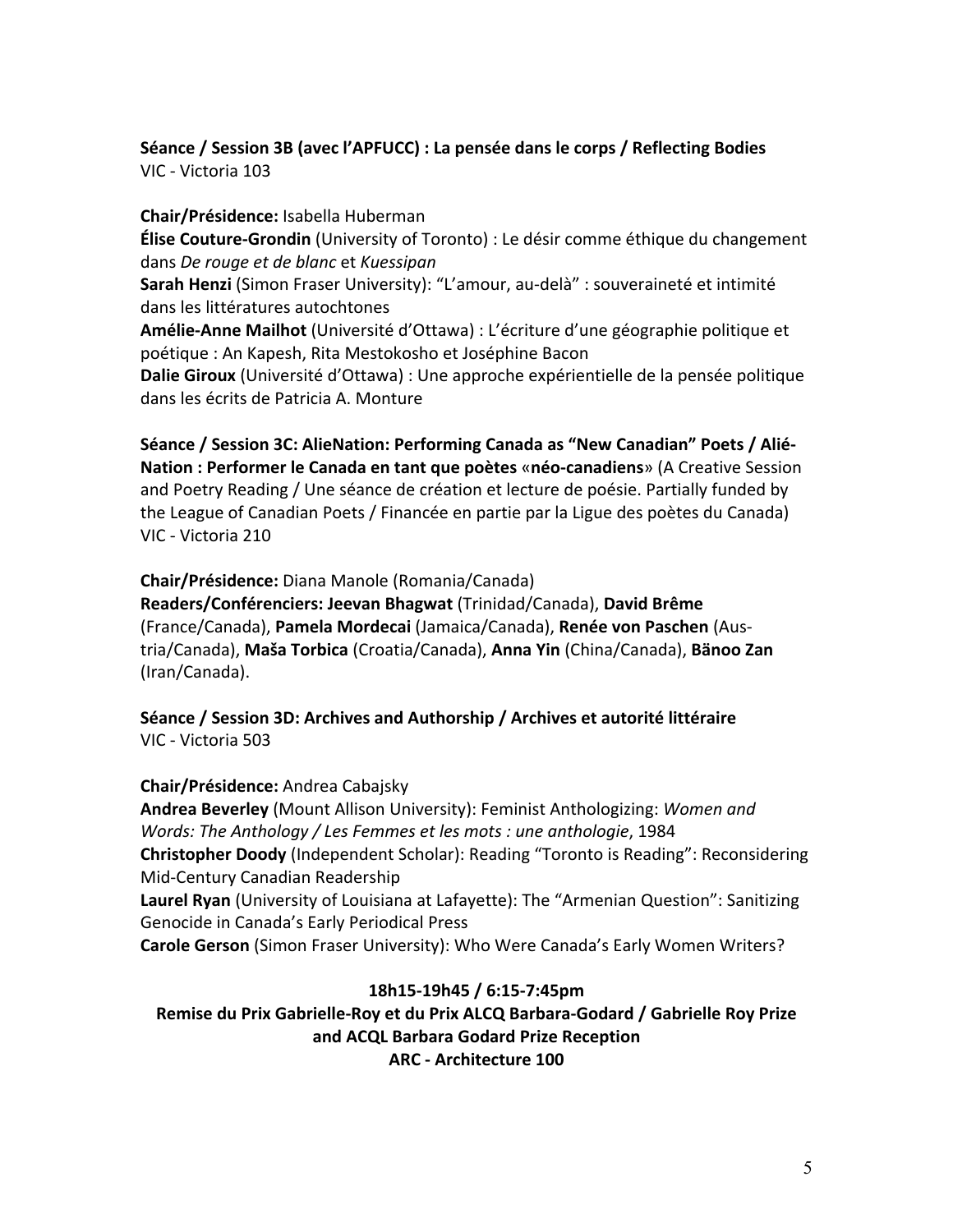(With the financial support of the Department of Languages, Literatures and Cultures at Ryerson University / Avec le soutien financier de l'Université Ryerson, Department of Languages, Literatures and Cultures)

### **20h / 8:00pm**

**Ashineu aimun / La poésie, ça se vit la nuit / Poetry Lives at Night Une soirée de poésie autochtone / An Evening of Indigenous Poetry Organisée par le groupe / Organized by the group** *Disruptions : Indigenous Literatures of the Americas* Avec / With Louis-Karl Picard-Sioui, Marie-Andrée Gill, Angela Semple, Kateri Akiwenzie-Damm Et lancement du dernier recueil de Louis-Karl Picard-Sioui / And launch of Louis-Karl Picard-Sioui's latest book *Chroniques de Kitchike : la grande débarque* Entrée gratuite / Free admission Imperial Pub, 54 Dundas St. E, Toronto

Merci de confirmer votre présence en cliquant sur le lien suivant / Please RSVP by clicking on the following link:

https://www.eventbrite.ca/e/la-poesie-ca-se-vit-la-nuit-poetry-lives-at-night-tickets-33859784527

## **Sunday, May 28 / Dimanche 28 mai**

**9h00-10h30 / 9:00-10:30**

**Séance / Session 4A: TrashCan: An Anti-Canon Manifesto (Roundtable) / TrashCan: Un manifeste anti-canon (table-ronde)** VIC - Victoria 501

**\_\_\_\_\_\_\_\_\_\_\_\_\_\_\_\_\_\_\_\_\_\_\_\_\_\_\_\_\_\_\_\_\_\_\_\_\_\_\_\_\_\_\_\_\_\_\_\_\_\_\_\_**

**Chair/Présidence:** Hannah McGregor and/et Marcelle Kosman **Laura Moss** (University of British Columbia), **Andrea Hasenbank** (University of Alberta), **Rob Jackson** (University of Alberta), **Dani Spinosa** (York University), **Shannon Maguire** (University of Calgary)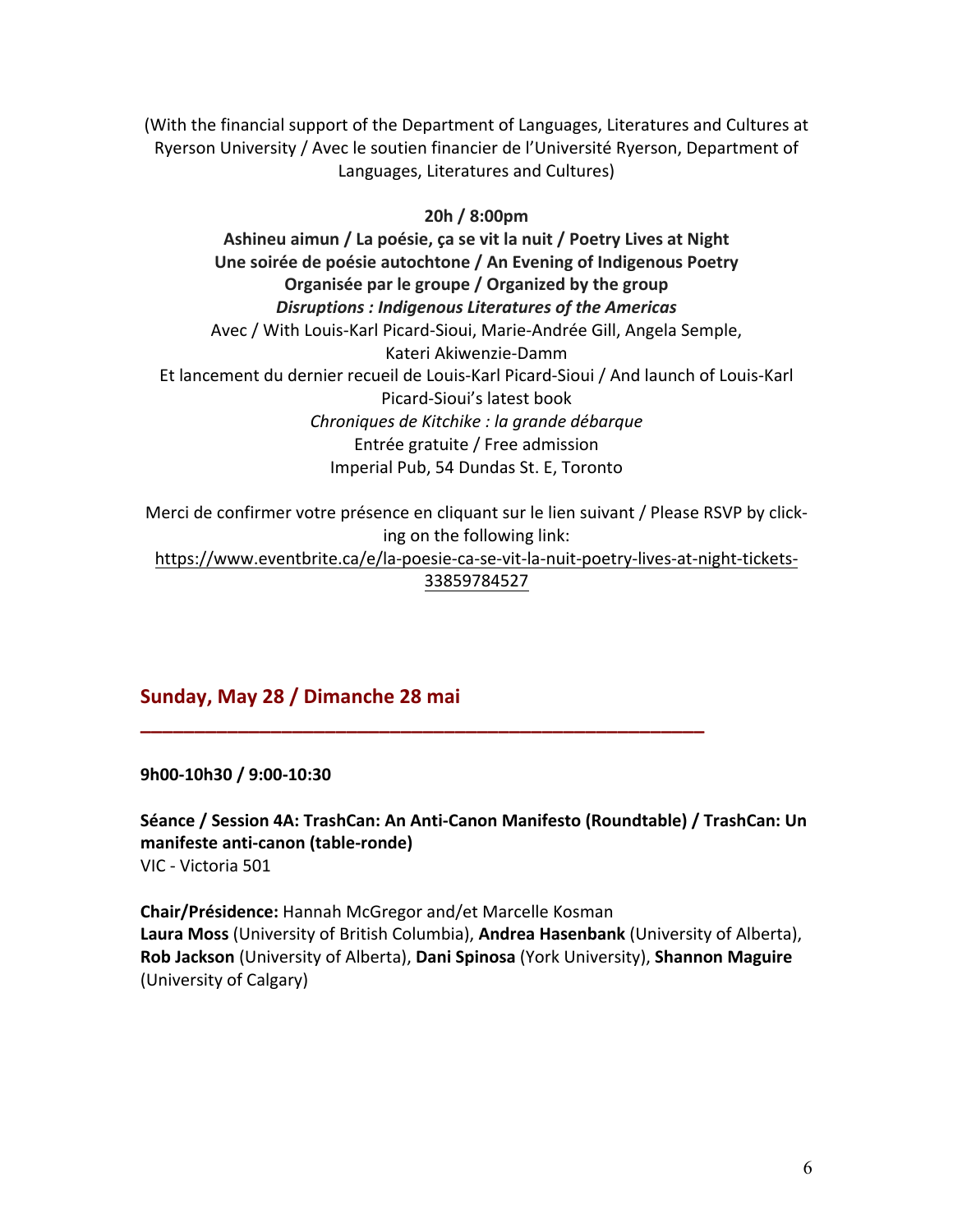#### **Séance / Session 4B: A Time for Reconciliation? / Un temps de réconciliation?** VIC - Victoria 106

## **Chair/Présidence:** Myra Bloom

**Sylvie Bérard** (Trent University): Des nids pour les mots? Réconciliation translinguistique et littéraire des Premières nations

**Julia Schabas** (Dalhousie University): Communal Storytelling and (Re)Writing Reconciliation in Joseph Boyden's *Wenjack*

**Maša Torbica** (University of Waterloo): Repurposing white noise: Considering the decolonizing affordances of found poetry in Shane Rhodes' *X: Poems and Anti-Poems* **Sylvia Terzian** (Wilfrid Laurier University): Reconciliation, Rebirth and Return: The Ethics and Aesthetics of Exile in Dmitri Nasrallah's *Niko*

## **Séance / Session 4C: Suffering, Witnessing, Remembering / Souffrir, témoigner, se souvenir**

VIC - Victoria 110

#### **Chair/Présidence:** Scott Powers

**Kyle Gerber** (University of Waterloo): Refusing Remembrance in Rudy Wiebe's *Come Back*

**Molleen Shilliday** (University of Fraser Valley): Hosts of Memory: The Body as Visual Specter in Huston's Novels

**Andrea King** (Huron University College): Living with the Specter of Death: Juxtaposition in Michel Rabagliati's *Paul à Québec*

## **10h30-11h00 / 10:30-11:00: Coffee / Café**

VIC - Victoria 501

## **11h00-12h00 / 11:00-12:00**

#### **Keynote Adress / Conférence d'honneur Heather Murray, University of Toronto**

"Toronto Bohemia: The Literary Life of the Gerrard Street Village" VIC - Victoria 501

**12:15-1:15 / 12h15-13h15: Congress Event / Événement du congrès Big Thinking / Voir grand** "The Sacred Headwaters: The Fight to Save the Stikine, Skeena, and Nass" Wade Davis, University of British Columbia

TRSM 1-067 – Auditorium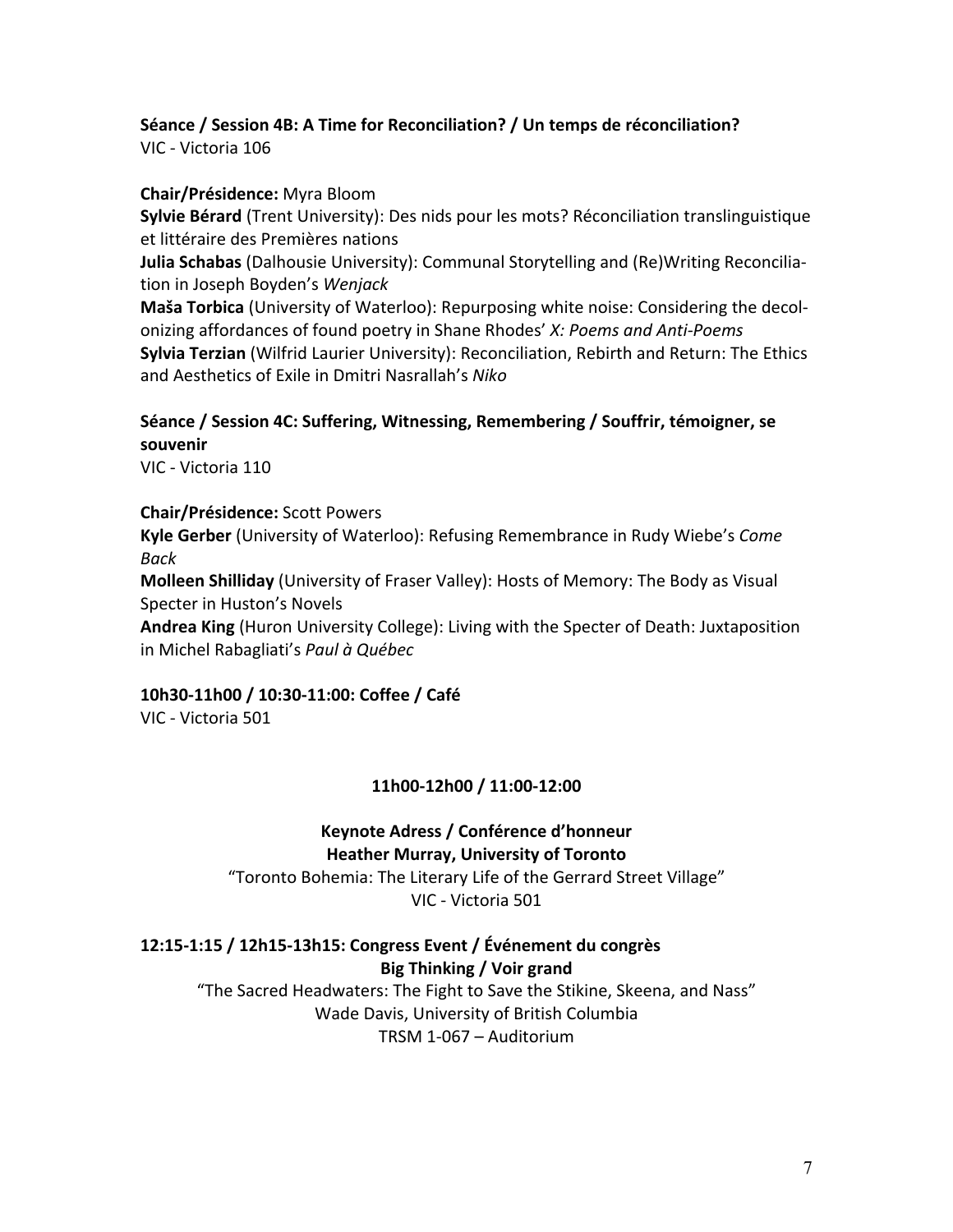#### **13h30-15h00 / 1:30-3:00**

**Séance / Session 5A: Literary Citizenship / La citoyenneté littéraire** VIC - Victoria 110

#### **Chair/Présidence:** Wendy Roy

**Jessica McDonald** (University of Saskatchewan): The Man, the Myth, the Cosmopolitan Canadian Author Born on a NATO Base in Germany : Douglas Coupland, Literary Celebrity, and Paratext

**Michael Fontaine** (Dalhousie University): *Invisible Among the Ruins*, Travel Writing, and the Limits of Cultural Familiarity

**Adela Talbot** (Western University): He's Canada's Man: Leonard Cohen as a Public Literary Figure

## **Séance / Session 5B: Fictional Techniques, Narrative Innovations / Techniques fictionnelles, innovations narratives**

VIC - Victoria 106

#### **Chair/Présidence:** Sara Jamieson

**Kate Smyth** (Trinity College): Migration and Belonging: Train Journeys in the Short Fiction of Alice Munro

**Nora Foster Stovel** (University of Alberta): Carol Shields's Improvisations in *Dressing Up For the Carnival*

**Mallory Smith** (University of Calgary): Single White Female: Subversive Spinsterdom in Paul Hiebert's *Sarah Binks*

# **Séance / Session 5C (avec ACLA / with CCLA): Self-Translation and Canadian Writers / L'auto-traduction et les écrivains canadiens**

VIC - Victoria 501

#### **Chair/Présidence:** Joseph Pivato

**Eva C. Karpinski** (York University): Self-Translation and/as Neuroplasticity: Re-examining Nancy Huston's *Losing North/Nord perdu* and *The Tale-Tellers/L'espèce fabulatrice* **Tiziana Nannavecchia** (University of Ottawa): Impossible monolingualism: selftranslation as a way of life in Antonio D'Alfonso's *Babel*.

**Elena Anna Spanguolo** (University of Manchester): Self-Translation: Giving Voice to a Hybrid Identity

**Trish Van Bolderen** (University of Ottawa): Is Nancy Huston a Canadian self-translator?

**15h00-15h30 / 3:00-3:30: Coffee / Café** VIC - Victoria 501

**15h30-17h00 / 3:30-5:00**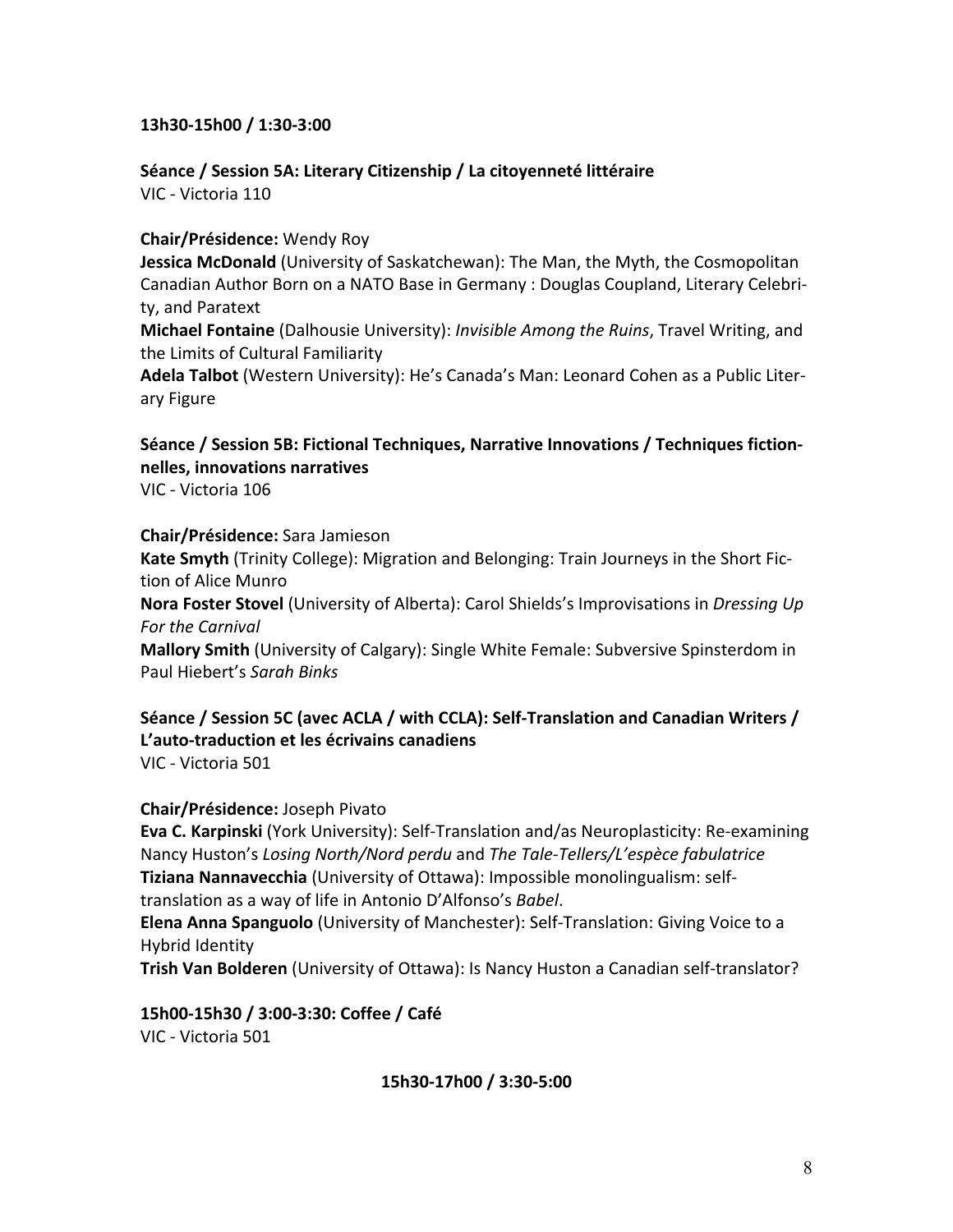## **Keynote Adress / Conférence d'honneur (with / avec ACCUTE & CACLALS) George Elliott Clarke, University of Toronto**

"Poets Revisioning the Constitution: Duncan Campbell Scott, F.R. Scott, E. Pauline Johnson, and A.M. Klein."

Heidelberg 201

(Financial support for this session was provided by the Federation for the Humanities and Social Sciences / Avec le soutien financier de la Fédération de sciences humaines)

**17h00-19h00 / 5:00-7:00 : Réception du recteur / President's reception**

Mattamy Athletic Centre, the historic Maple Leaf Gardens

**19h30 / 7:30**

## **Association Banquet / Banquet de l'Association**

Spring Rolls Restaurant, 40 rue Dundas St. Ouest/West (Yonge & Dundas)

## **Monday, May 29 / Lundi 29 mai**

## **9h00-10h30 / 9:00-10:30**

**Session / Séance 6A: Identity and Belonging / Écrire ses identités et appartenances** VIC - Victoria 110

**\_\_\_\_\_\_\_\_\_\_\_\_\_\_\_\_\_\_\_\_\_\_\_\_\_\_\_\_\_\_\_\_\_\_\_\_\_\_\_\_\_\_\_\_\_\_\_\_\_\_\_\_**

**Chair/Présidence:** Thomas Hodd

**Laura Davis** (Red Deer College): Identity and the Athlete : Alexander MacLeod's "Miracle Mile"

**Dale Tracy** (Royal Military College): Performing Sincerity and Sweetness in Contemporary Comedy

**Séance / Session 6B: Fall from Grace and Rapture / La chute de la grâce et l'extase** VIC - Victoria 106

## **Chair/Présidence:** Élise Lepage

**Scott Powers** (University of Mary Washington) : Par-delà le Bien et le Mal? : Une approche « multiverselle » au thème de la culpabilité dans l'*Acquittement* de Gaétan Soucy **MLA Chernoff** (York University): Ordinary Eternal Machinery: Leonard Cohen's (Non-Human Mysticism

**Steven Urquhart** (University of Lethbridge) : *Le Cycle* (1971) de Gérard Bessette et les sept péchés capitaux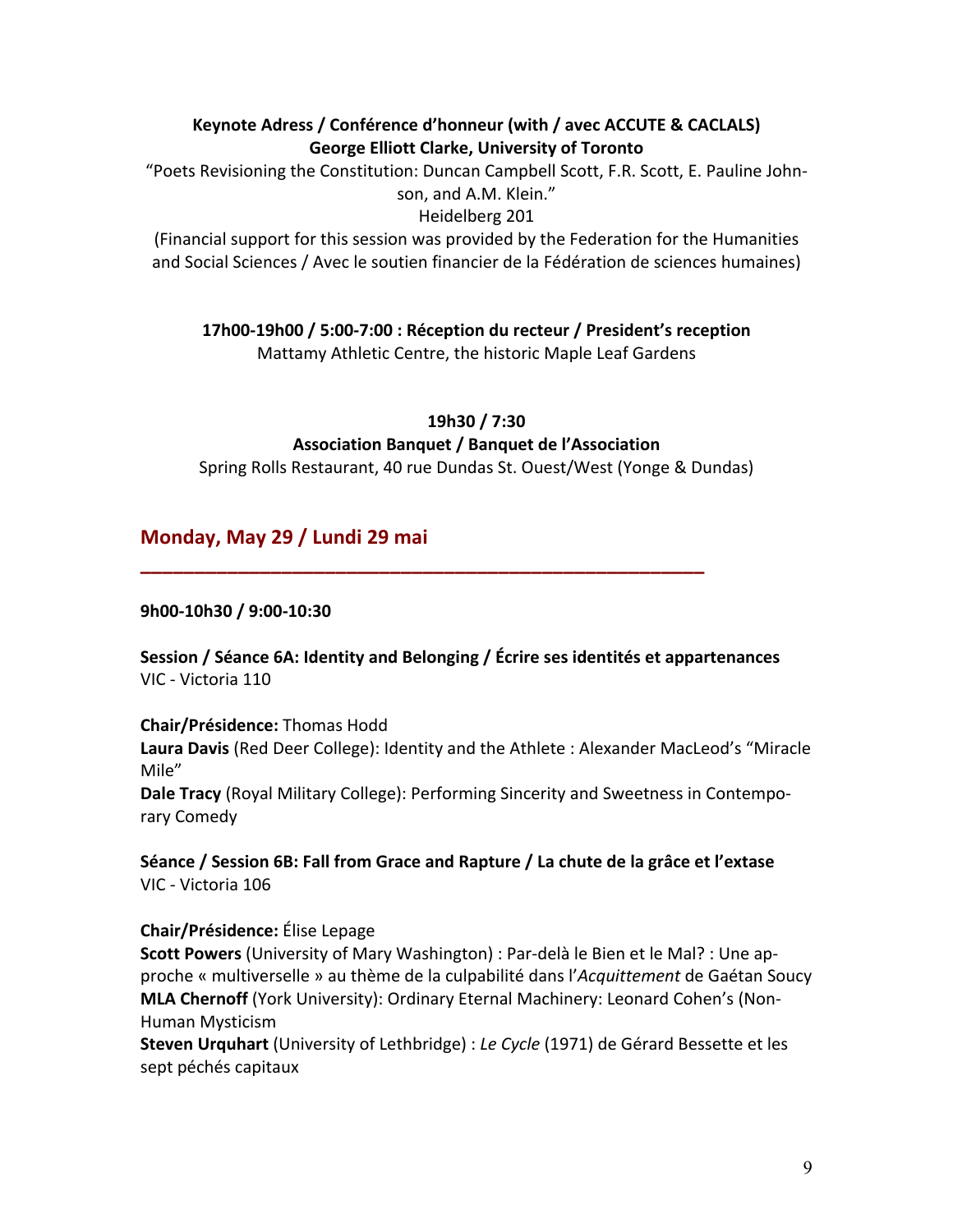## **Séance / Session 6C: #UBCAccountable: Feminist Past, Present, and Futures in CanLit / #UBCAccountable: passé, présent et avenir féministes de la CanLit** VIC - Victoria 501

**Chair/Présidence:** Hannah McGregor **Respondent/Répondante** : Erin Wunker **Lorraine York** (McMaster University): Literary Celebrity in Canada After the Steven Galloway Case **Julie Rak** (University of Alberta): Star-Struck, Counter-Strike: the Galloway Controversy and the CanLit Industry **Lucia Lorenzi** (University of British Columbia): CanLit at the Crossroads: Revisiting Violence and Literary Nationalism

## **10h30-11h00 / 10:30-11:00 Café / Coffee**

VIC - Victoria 501

## **11h00-12h00 / 11:00-12:00 Keynote Adress / Conférence d'honneur Pascal Riendeau, Université de Toronto**

« La littérature qui pense. L'essai québécois au XXIe siècle » VIC - Victoria 501

## **12:15-1:15 / 12h15-13h15: Congress Event / Événement du congrès Big Thinking / Voir grand**

« Canada 150 : le rôle du passé dans l'édification de l'avenir » Jocelyn Letourneau (Université Laval) et Andréanne Lebrun (Université de Sherbrooke) TRSM 1-067 – Auditorium

**13h30-15h00 / 1:30-3:00**

from B.C.'s Okanagan

**Session / Séance 7A: Indigeneity in/and CanLit / Indigénéité dans/et la CanLit** VIC - Victoria 110

**Chair/Présidence:** Misao Dean **Heather Macfarlane** (Queens' University): The Resurrection of Chanie Wenjack **Jacqueline Petropoulos** (Glendon College): Critical Transformations: Re-Framing *The Book of Jessica* **Renée Jackson-Harper** (York University): Masculine Narratives of Arrival and Settlement

**Séance / Session 7B: Sex in the Wild: A Roundtable / Sexualité sauvage: une tableronde**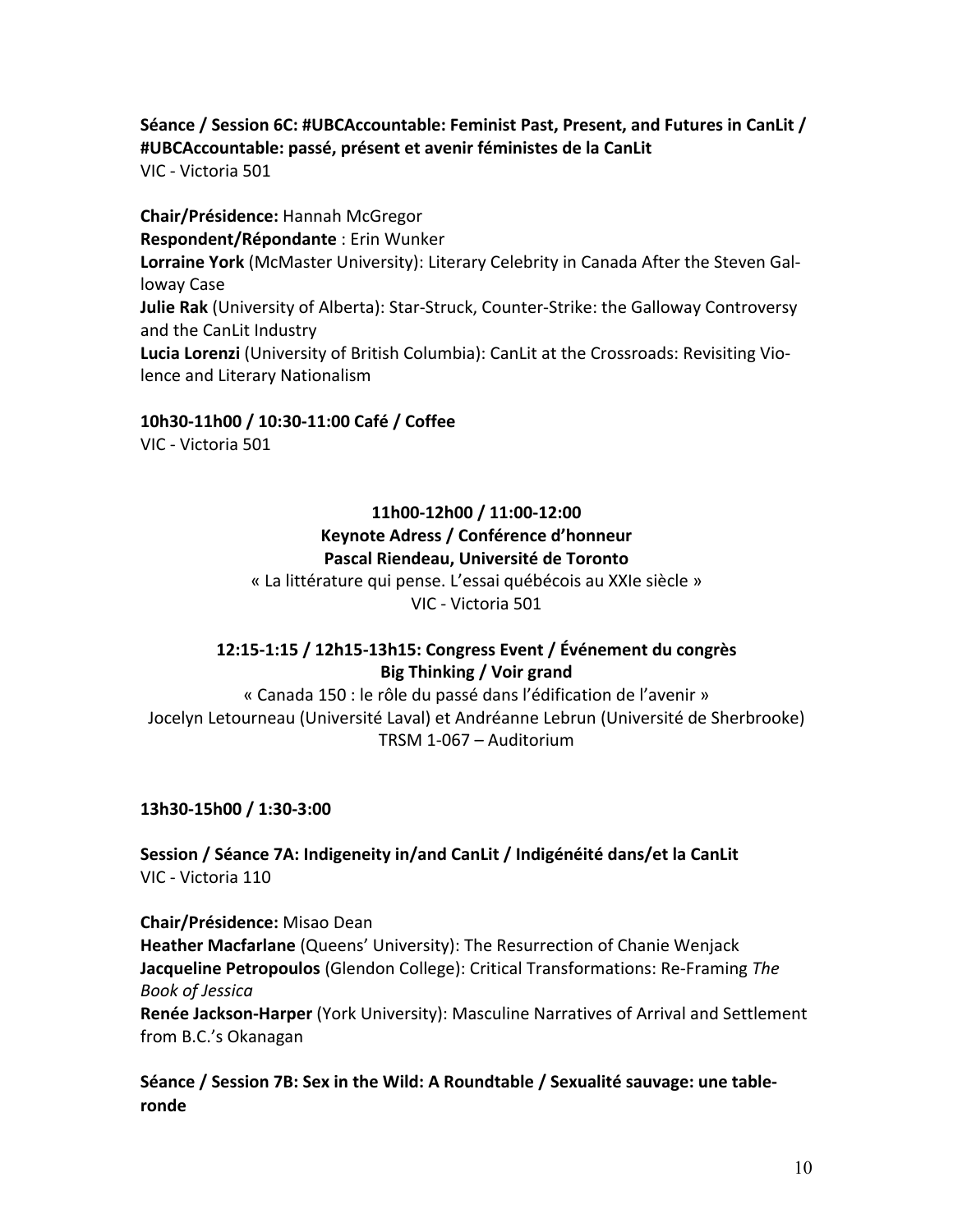VIC - Victoria 106 **Présidence / Chair:** David Huebert **Angelika Vybiral** (Université de Vienne), **Aaron Kreuter** (York University), **Timothy Maton** (University of Manitoba), **Martine Noël** (Université d'Ottawa)

## **Séance / Session 7C: Repatriating Canada's Literature of the Great War / Rapatrier la littérature canadienne de la Grande Guerre**

VIC - Victoria 501

**Chair/Présidence:** Thomas Hodd

**Alan Filewod** (University of Guelph): The Mud, the cold and the Rain: Theatricalized Memories from the Trenches

**Will Smith** (University of Birmingham): "Fantoms of the fog of war": Frank Lillie Pollock's "The Sea Snake" and the Great War

**Zachary Abram** (McGill University): A Butcher's Instincts: Generic Hybridity in Bertrand Sinclair's *The Inverted Pyramid*

**Jennifer Chambers** (Sheridan College): Canada's Women Poets Envisioning The Great War

**15h00-15h15 / 3:00-3:15: Café / Coffee** VIC - Victoria 501

**15h15-16h45 / 3:15-4:45:**

**Séance / Session 8A: Creativity, Sincerity, Empathy / Créativité, sincérité, empathie** VIC - Victoria 110

**Chair/Présidence:** Matthew Cormier

**Amanda Attrell** (York University): Improvisation, World War II, and Autobiography in Linda Griffiths' *The Last Dog of War*

**Marie Pascal** (University of Toronto) : Symbolique du texte, représentation du film: clown, poupée, princesse dans l'oeuvre de Marie-Sissi Labrèche adaptée à l'écran **Jane Chamberlin** (University of Calgary): Reconciling Theory and Practice in a Creative Dissertation

**Séance / Session 8B: CanLit's Racializing Assemblages: Human/Inhuman/posthuman Interventions / Les assemblages racialisants de la CanLit: Interventions humaines/inhumaines/post-humaines**

VIC - Victoria 106

**Chair/Présidence:** Libe García Zarranz **Belén Martín-Lucas** (University of Vigo): On Violent Men: Shauna Singh Baldwin's Feminist Decolonial Critique of the "War on Terror" Metanarrative